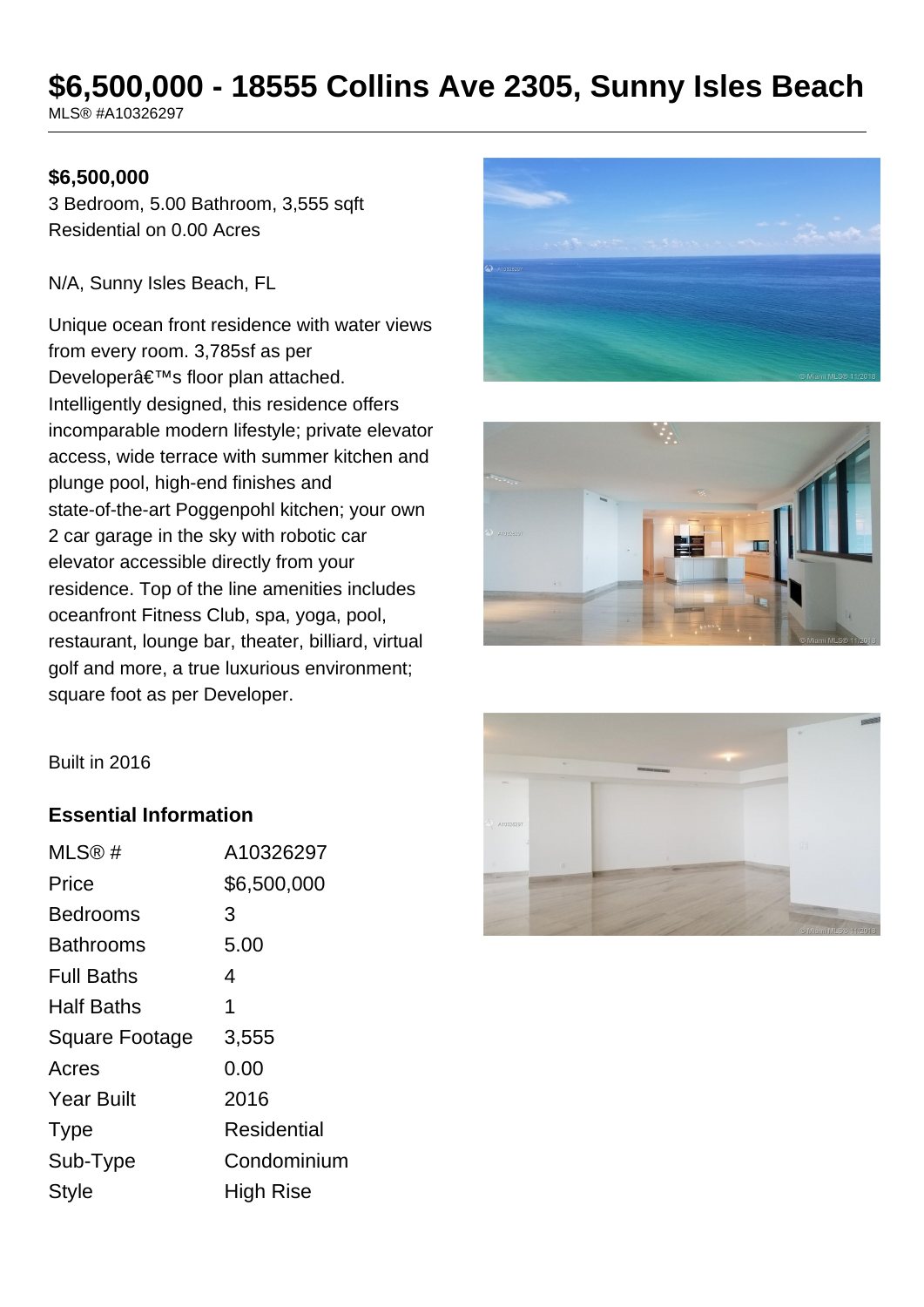| <b>Status</b> | Active                 |
|---------------|------------------------|
| Office        | <b>BHHS EWM Realty</b> |

# **Community Information**

| Address      | 18555 Collins Ave 2305   |
|--------------|--------------------------|
| Area         | 22                       |
| Subdivision  | N/A                      |
| City         | <b>Sunny Isles Beach</b> |
| County       | Miami-Dade County        |
| <b>State</b> | FL                       |
| Zip Code     | 33160-2703               |

# **Amenities**

| <b>Amenities</b> | Billiard Room, Bike Storage, Business Center, Fitness Center, Other,<br>Pool, Elevator(s) |  |  |
|------------------|-------------------------------------------------------------------------------------------|--|--|
| Parking          | Covered, Two or More Spaces, Valet                                                        |  |  |
| # of Garages     | 2                                                                                         |  |  |
| View             | Ocean, Water                                                                              |  |  |
| Is Waterfront    | Yes                                                                                       |  |  |
| Waterfront       | Ocean Front                                                                               |  |  |

#### **Interior**

| Interior   | Marble, Other                                                                   |
|------------|---------------------------------------------------------------------------------|
| Appliances | Dryer, Dishwasher, Electric Range, Disposal, Microwave, Refrigerator,<br>Washer |
| Heating    | Central                                                                         |
| Cooling    | <b>Central Air</b>                                                              |

### **Exterior**

|                | Exterior Features Balcony, Security/High Impact Doors |
|----------------|-------------------------------------------------------|
| <b>Windows</b> | Impact Glass                                          |
| Construction   | <b>Block</b>                                          |

### **School Information**

| Middle | <b>Highland Oaks</b>               |
|--------|------------------------------------|
| High   | Alonzo and Tracy Mourning Sr. High |

# **Additional Information**

Date Listed August 11th, 2017 Days on Website 1775